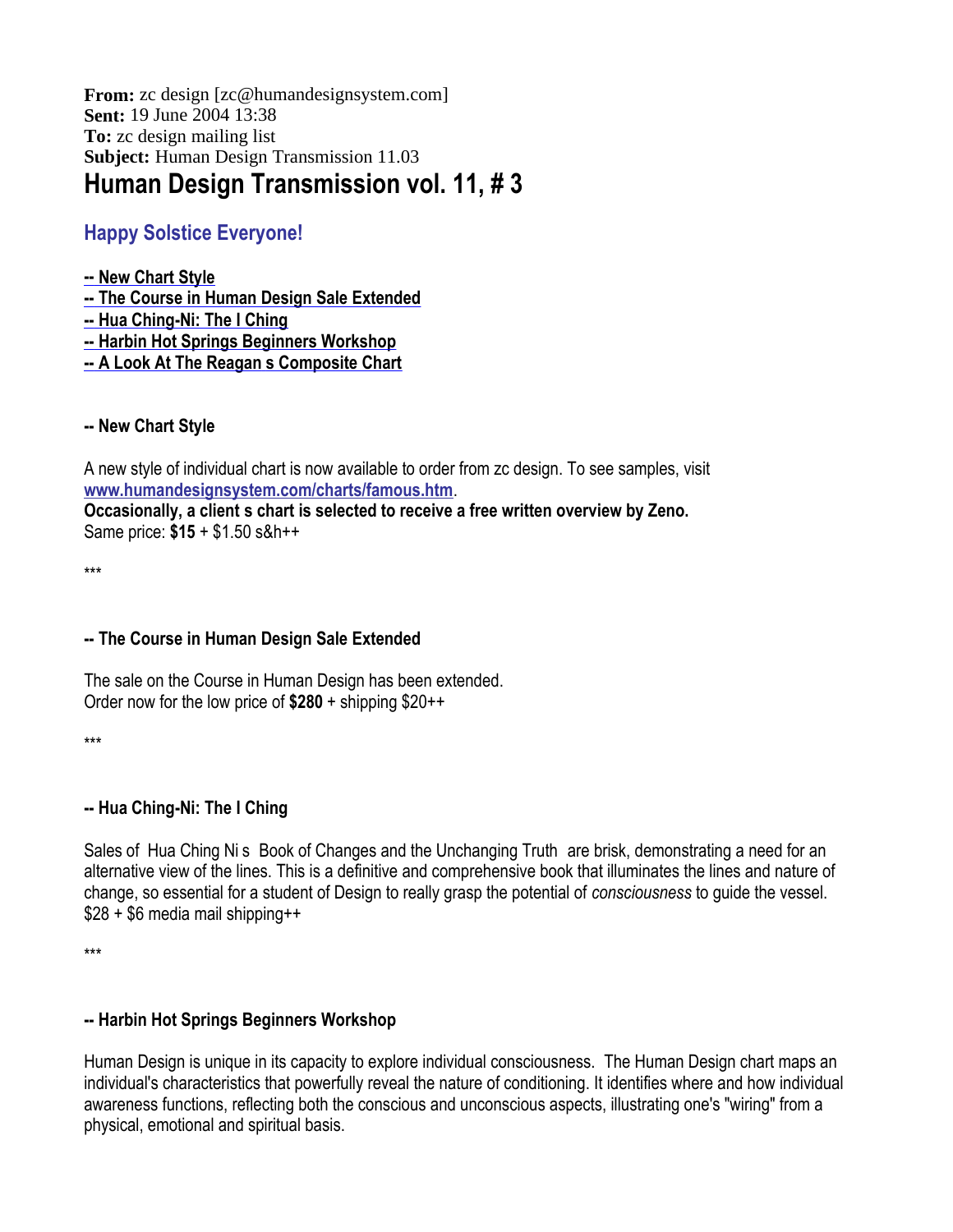The weekend workshop at Harbin Hot Springs in California, August 20-22, will introduce the main concepts and principles that form the basis for understanding how the chart works. The keys you'll learn:

Chart calculations -- Design and Personality Types and Modes - no definition, single or splits, manifesting, generating, projecting and reflecting. Centers -- defined and undefined Planets - in the chart and in transit I Ching - using lines in Human Design Channels - how they connect centers Relationship -- the basics

This weekend will give you access to a tremendous potential understanding in how and why you resist some areas in your life. Finding the way to remain open is the door to acceptance of oneself and others. The workshop is geared for newcomers, but it is open to all students of Design, especially those who are interested in Zeno s evolution with teaching and sharing Design.

Price: **\$350**, includes two catered lunches and the Harbin facilities. Register by July 20 and receive a 10% discount. Practical Applications and The Course in Human Design participants may audit this workshop for \$220.

Download the flyer at **www.humandesignsystem.com/education/Harbin\_Flyer.pdf**.

In 2000, it finally dawned on me what the flaw was in the original training program. It was structured around memorizing keynotes and names with the goal of becoming an analyst for other people. My job of evaluating submitted tapes to verify a modest amount of accuracy gave me a potent experience in how truly questionable that approach was. Even though the idea was okay at the start, the results made me feel very uncomfortable to listen to repeated phrases that were not well understood.

Since then, I've been in a deeper study of the original elements, Kabbalah, I Ching, Chakras and Astrology, to find my own way and language. The infusion of using Design for the spiritual path is deeply satisfying. This approach is holistic, to first and foremost really grasp the impact our charts have on others where we can affect the environment for good or ill, and then also to see and learn the lessons from those centers over which we have no control, and therefore we benefit by letting go.

This should be a wonderful retreat weekend with full spa facilities and healthy food. Two catered lunches will be provided. Saturday night will be a potluck.

\*\*\*

#### **-- A Look At The Reagan s Composite Chart**

With the passing of former President Ronald Reagan, much attention was paid to the man, his legacy and his life with Nancy. Their marriage of 50 years seemed to be one of mutual devotion, a deeply bonded couple and also an extremely successful partnership in the political arena.

Ronald s chart: **www.humandesignsystem.com/charts/pdf/ReaganRonald.pdf** Nancy s chart: **www.humandesignsystem.com/charts/pdf/ReaganNancy.pdf**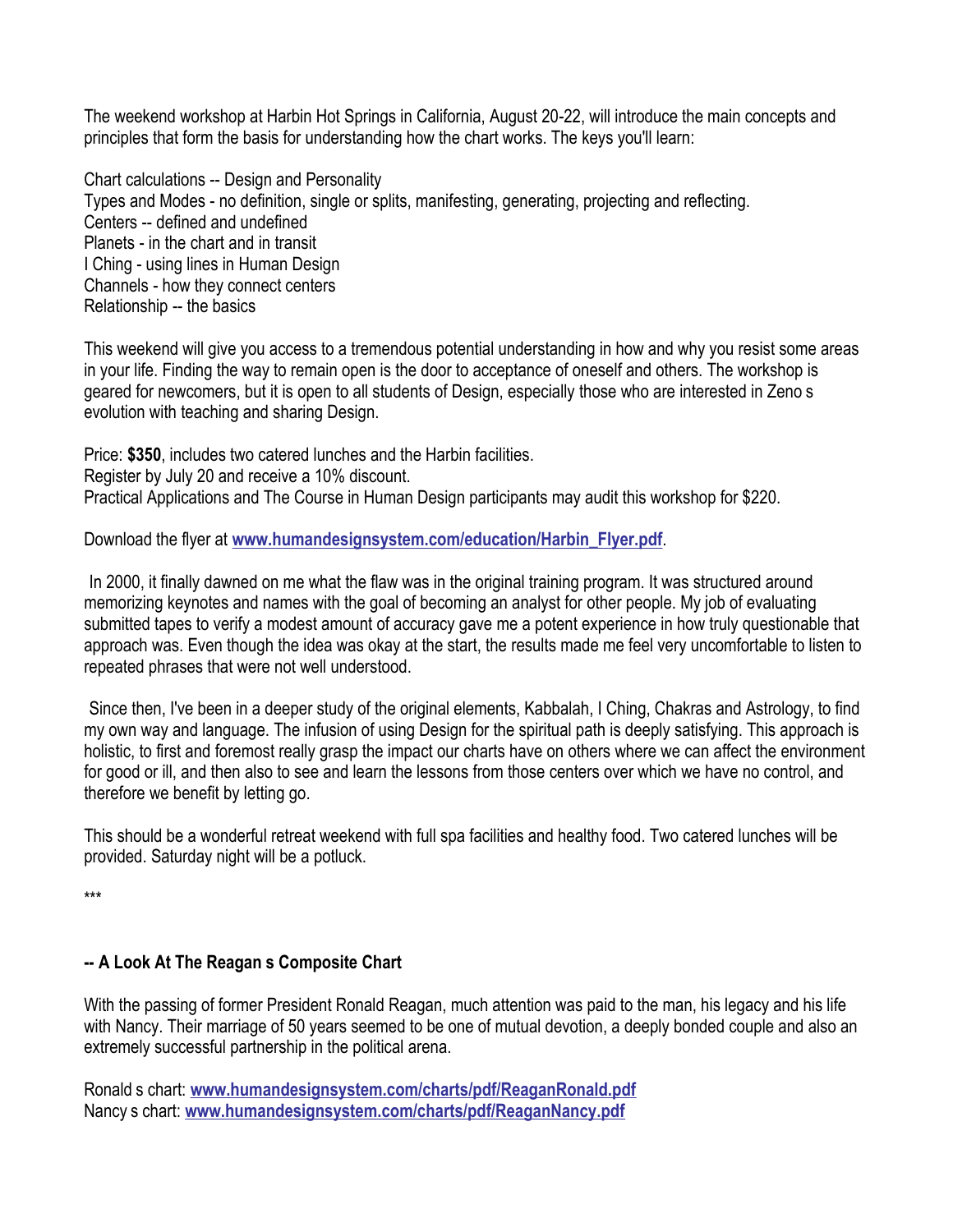I was most intrigued when I pulled up Ronald s chart to take a look. It shows a split definition Mutation channel generator and Structuring channel mental projector, with a loaded undefined G, wide open Heart center, undefined Spleen, Solar Plexus and Head centers.

He is credited with ending the Cold War, and the dismantling of the Berlin Wall, besides the nuclear disarmament treaties he signed with Gorbachev. Certainly it is easy to see the Mutation at work! But what about the G center? He is born in mid-Aquarius, with Sun in gate 13.4, Design Sun in 1.6, so he has the four fixed sign midpoint gates of the G (13,7,1,2), the Sphinx. Additionally, P. Moon is gate 2, North Node, gate 2, and then, look at the activations to gate 1!!! -- Design Sun, Mercury, Venus, Personality South Node, Jupiter -- a total of eight activations between gates 1 and 2.

But it s an undefined G. Gate 8 is therefore a very potent conditioning gate for this chart that gives voice and expression to the creative Self. Nancy s chart has both the 8, Personality Venus, and 33, Neptune twice, thereby defining two of their six electro-magnetic channels that brought Reagan s light (Personality and Design Suns) out.

Nancy s chart is a triple-split definition, with 42-53 defining the Root-Sacral center generator definition. Bringing things to increase and also to the end. Not a quitter. She has two projector channels; one, 64-47, being an inspiration and making sense out of things, and the other, 40-37, an emotional and will channel.

It s also an interesting chart to study. She has Mars conjunct the Sun in gate 39, Obstruction. Ronald had gate 55, his Venus to her Sun and Mars, which both bridges her split and brings her drive that connects to action for the couple. With no gates in the G, undefined Throat and Spleen centers as well, Nancy has her will. She often dresses in red, displaying her incredibly strong-willed persona.

Saturn has been transiting gate 39 these past few months. That this is the time for her bereavement is astrologically consistent with Saturn s crossing her Sun and Mars.

She has Design Mars conjunct Design Venus in gate 24, to his Personality Mercury conjunct Uranus in 61. That she was his muse is visible in the chart. This electro-magnetic connection was *energizing* (Mars) his unusual (Uranus) and inspired (Head center) communication (Mercury). One impressive clip I watched was the speech to Gorbachev, in which Reagan implores him to Take down the wall!

His design Mars in 28 defined the Spleen center to her Earth gate 38, then 39-55, 22-12, 61-24, 1-8, besides his two individual channels. They are a nine-center, single definition potent individual.

This composite is an excellent one for dispelling some of the generalizations you might have in your mind about what is a good composite.

This is a great study!

**\*\*\***

++ Shipping prices quoted are within the US. Residents of New Mexico add 6.3% tax.

\*\*\*

zc design PO Box 195 Taos NM 87571 USA